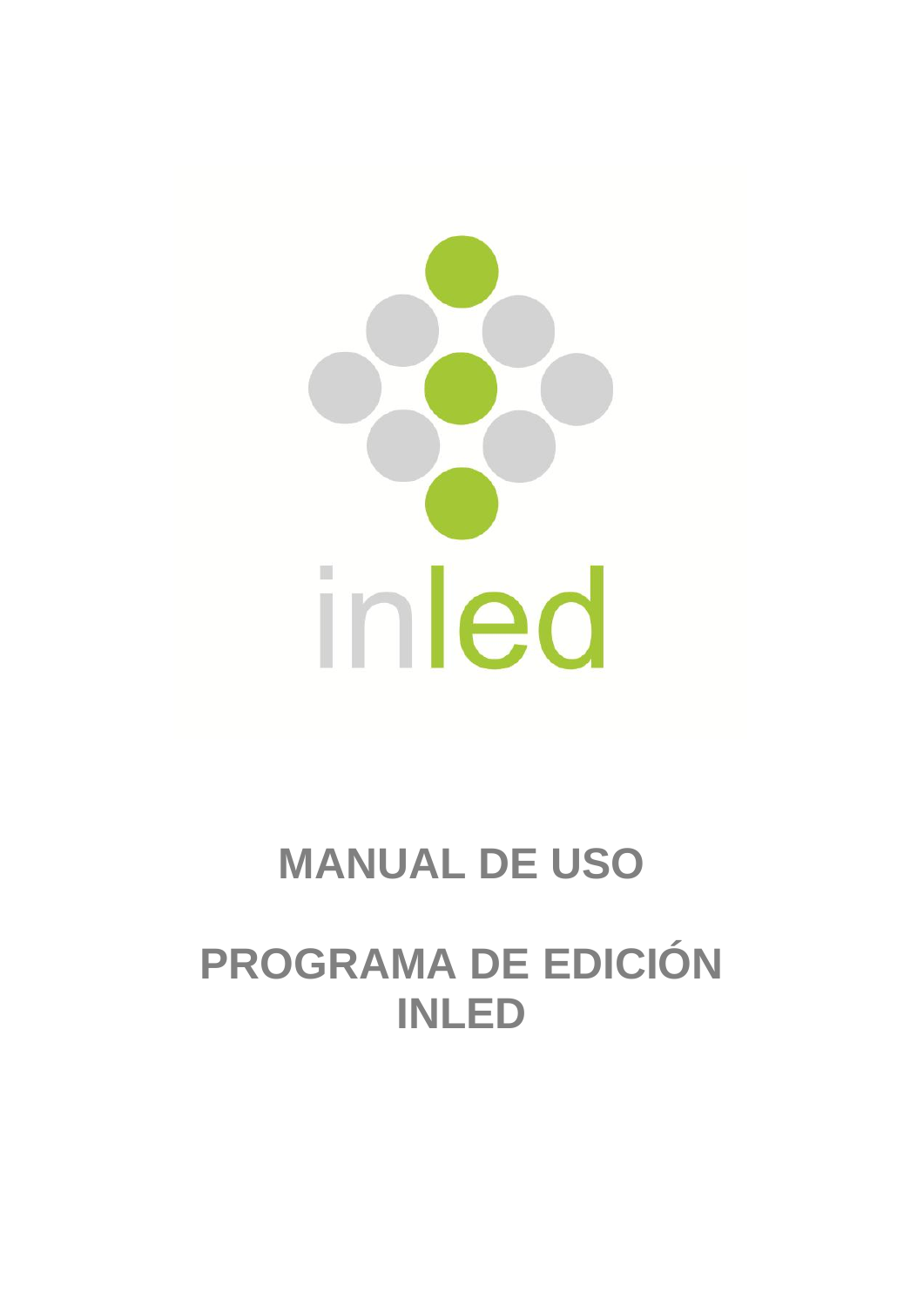

#### **BIENVENIDO AL SISTEMA DE DESARROLLO DE PROYECTOS TCPANTALLAS. CON EL QUE PODRA EDITAR FACIL Y RAPIDAMENTE MENSAJES PARA SU ITINERARIO LED.**

**REQUERIMIENTIOS MINIMOS:**

**SISTEMA OPERATIVO WINDOWS XP EN ADELANTE. CAPACIDAD EN DISCO DURO 50MB CAPACIDAD EN RAM 256MB MINIMO**

#### **INSTALACIÓN**

. 1.-INSERTE EL DISCO Y ABRA LA CARPETA TCPANTALLAS. 2.-ABRA LA APLICACIÓN SETUP. 3.-SIGA LAS INTRUCCIONES QUE SE PRESENTAN EN PANTALLA.

ABRIR PROGRAMA.

1.-INGRESE EN INICIO DE WINDOWS



2.-SELECCIONE PROGRAMAS Y EJECUTE LA APLICACIÓN TCPANTALLAS.

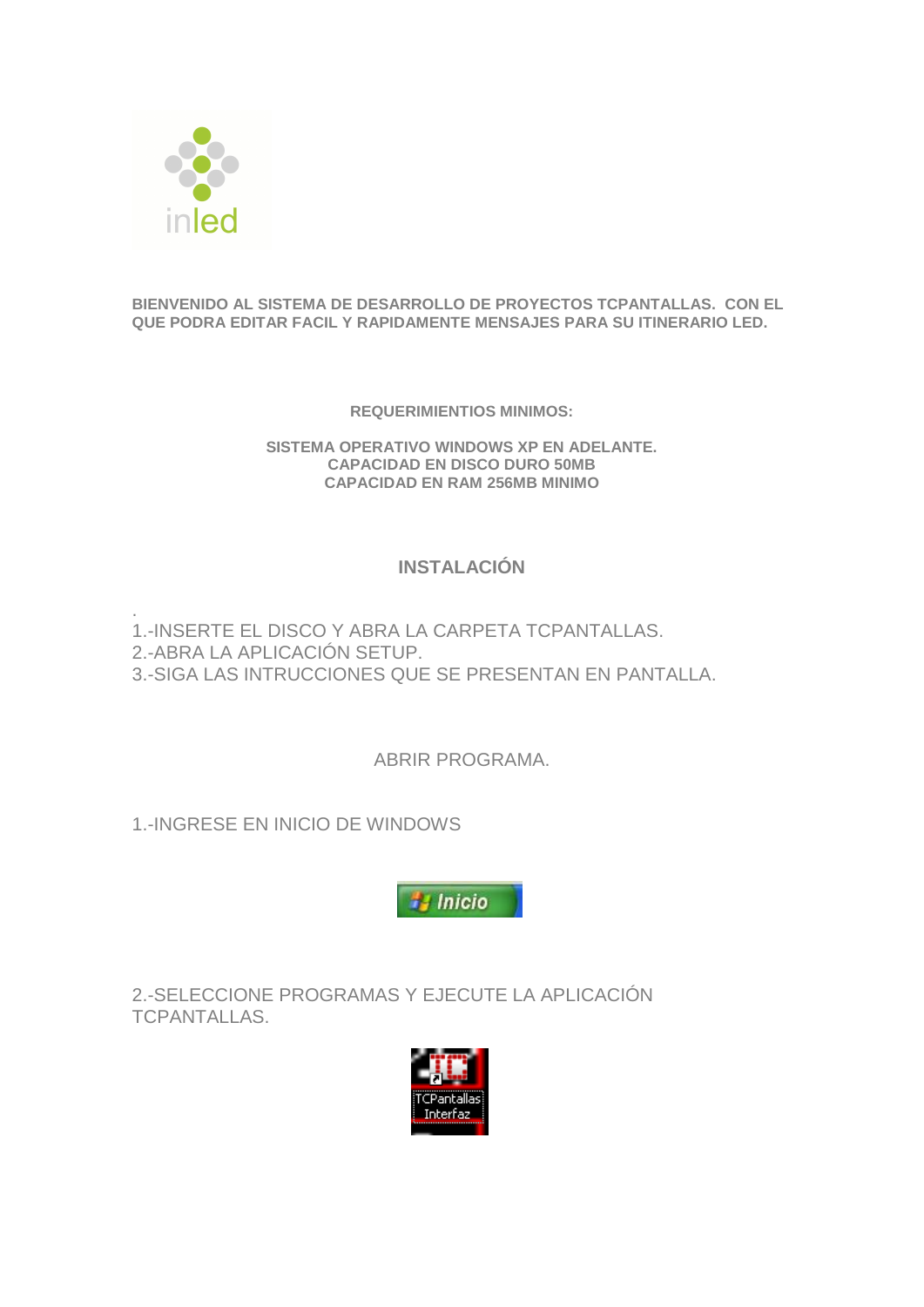

#### EDICIÓN DE MENSAJES

#### 1.-UNA VEZ ABIERTO EL PROGRAMA SELECCIONE ARCHIVO Y ESCOJA LA OPCION NUEVO PROYECTO.



2.-SE ABRIRA UN CUADRO DE DIALOGO COMO EL DE ABAJO:

|     | Nuevo Proyecto |                                                                 | $   \Box  \times$ |  |
|-----|----------------|-----------------------------------------------------------------|-------------------|--|
| 1OS | Nombre         |                                                                 |                   |  |
|     | Display        | PAXX040-1                                                       | w                 |  |
|     |                | PAXX040-1<br>PAXX060-1<br>PAXX080-1<br>PAXX100-1<br>PAXX080-1.5 |                   |  |
|     |                | PAXX100-1.5<br>PAXX120-1.5<br>PAXX080-2                         |                   |  |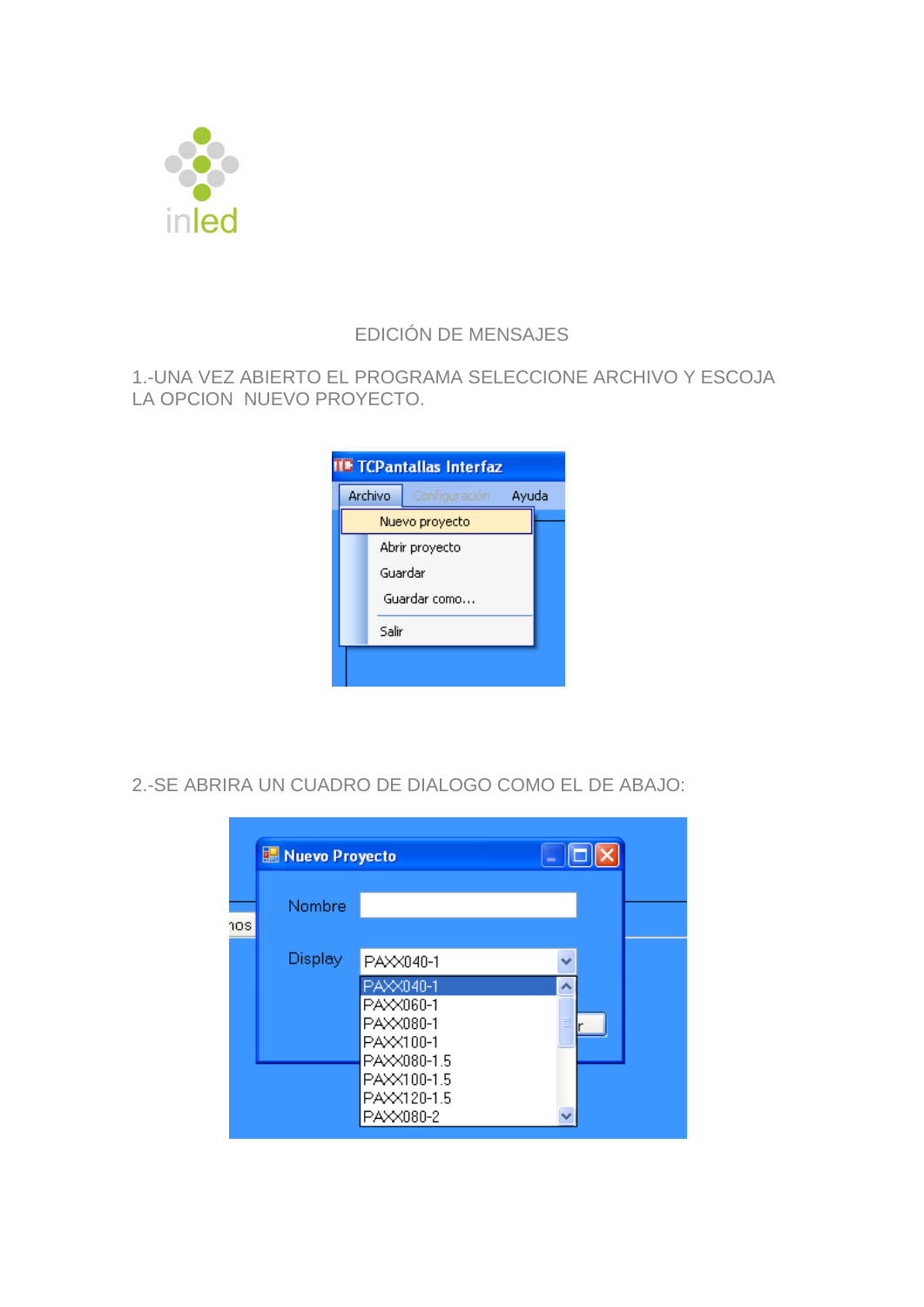

SELECCIONE EL MODELO DE SU PANTALLA (ESTE SE INDICA EN LA ETIQUETA DE SU PANTALLA). DESPUÉS ESCRIBA EL NOIMBRE DEL PROYECTO, FINALMENTE OPRIMA CREAR.

3.- SE ABRIRA UNA PANTALLA CONTENIENDO LOS DISTINTOS ELEMENTOS DEL MENSAJE:

| Información del proyecto | Editor de Iconos<br>Mensajes         |
|--------------------------|--------------------------------------|
|                          |                                      |
|                          |                                      |
|                          |                                      |
| Dirección:               | Nombre del proyecto actual: RUTA-100 |
| Mensajes:                |                                      |
| Display:                 | PAXX100-2                            |
|                          |                                      |
|                          |                                      |

- A) INFORMACIÓN DEL PROYECTO: INDICA LA INFORMACIÓN DEL GENERAL DEL PROYECTO, NOMBRE, UBICACIÓN, NUM DE MENSAJES EDITADOS Y TIPO DE PANTALLA.
- B) MENSAJES:

EN ESTA PARTE SE REALIZA LA EDICIÓN Y SIMULACIÓN DE LOS MENSAJES QUE SE DESCARGARAN EN LA PANTALLA ASI COMO TAMBIEN LA OPCIONES DE CONEXIÓN Y DESCARAGA DEL PROYECTO A LA PANTALLA (no incluya los siguientes caracteres:ñ, # y ,)

C) EDITOR DE ICONOS: ESTA SECCION LE PERMITIRA CREAR ICONOS QUE NO EXISTAN EN EL REPERTORIO PREDETERMINADO.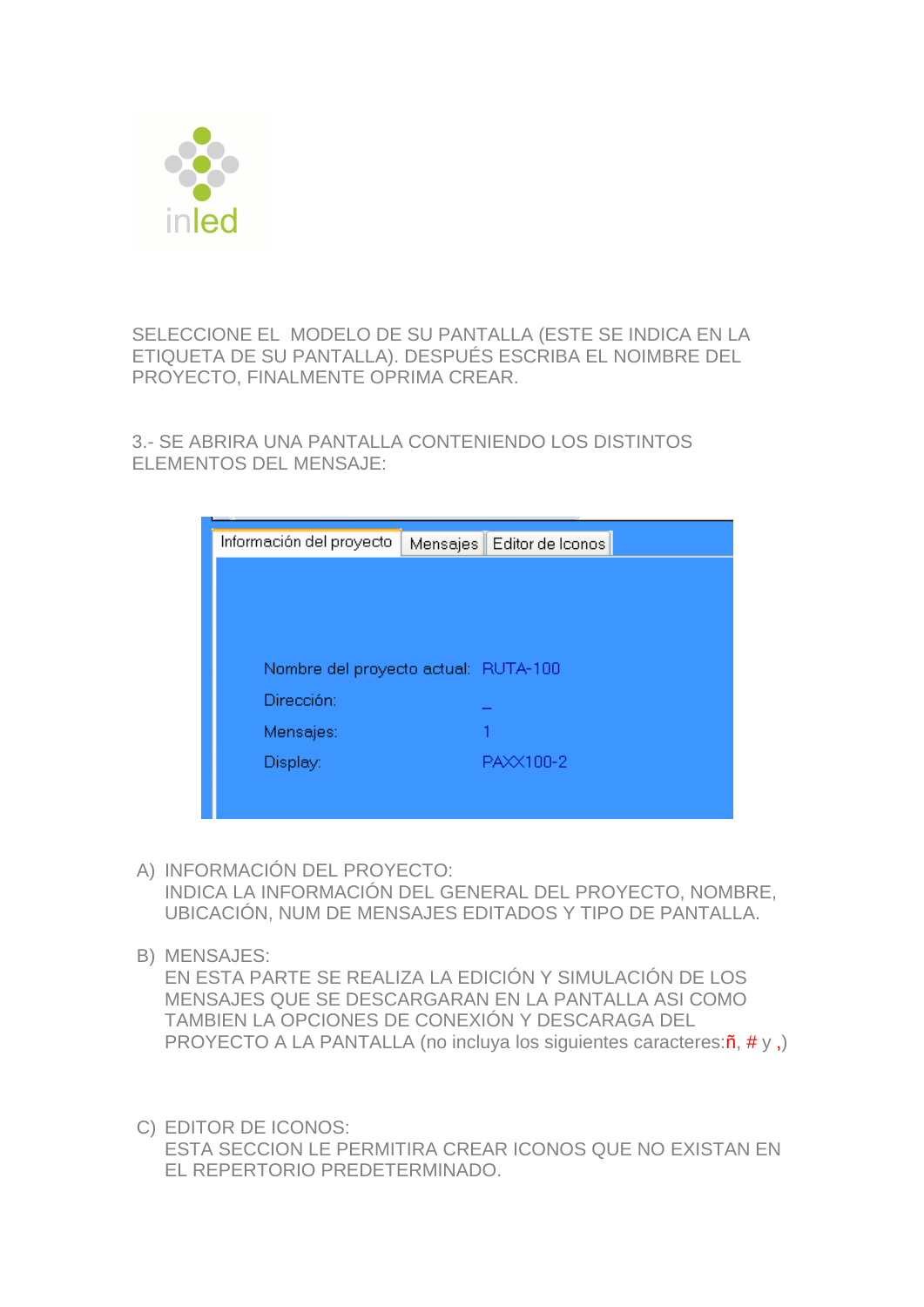

4.- MENSAJES.

AL ABRIR ESTA PESTAÑA PODRA VER UNA VENTANA COMO LA SIGUIENTE:

| ≺∥                         | Información del proyecto | $\mathbb{H} \mathbb{H}$ | Mensajes          | Editor de Iconos |        |              |                           |             |      |                                         |        |                                 |          | Color |  |
|----------------------------|--------------------------|-------------------------|-------------------|------------------|--------|--------------|---------------------------|-------------|------|-----------------------------------------|--------|---------------------------------|----------|-------|--|
| Mensaje                    | $\checkmark$<br>11.      |                         | Lineas $1 \times$ |                  |        |              | Tiempo de rep. del men. 0 | $\div$      | min. | r Velocidad de reproducción:<br>Línea 1 |        | ÷<br>5                          |          |       |  |
| $r$ Línea 1                |                          |                         |                   |                  |        |              |                           |             |      | Línea 2<br>fcono.                       | 5      | $\ddot{\ddot{}}$<br>$\div$<br>5 |          |       |  |
| Texto                      |                          |                         |                   |                  |        |              |                           |             |      | GPS                                     |        |                                 |          |       |  |
|                            | Efecto Estático          | $\checkmark$            |                   | Fuente Fuente    |        | $\checkmark$ | <b>lconos</b>             | Seleccionar |      | Latitud<br>Longitud                     |        | $+000,0000$<br>$+000,0000$      |          |       |  |
| $\Gamma$ Línea 2-<br>Texto |                          |                         |                   |                  |        |              |                           |             |      | Radio                                   | 0000   |                                 |          |       |  |
|                            | Efecto Estático          | $\vee$                  | Fuente Fuente     |                  | $\vee$ |              |                           |             |      | Conexión:<br>Puerto                     |        | $\checkmark$                    | Conectar |       |  |
|                            |                          |                         | Eliminar          | Limpiar          |        | Guardar      | Simular                   | Detener     |      |                                         | Grabar | <b>Desconectado</b>             | Leer     |       |  |
| <b>Estado</b>              |                          |                         |                   |                  |        |              |                           |             |      |                                         |        |                                 |          |       |  |

EN ESTA SECCION SE REALIZARA TODA LA EDICIÓN Y SIMULACIÓN DE LOS MENSAJES.

A) PARA COMENZAR INTRODUZCA EL LETRERO QUE USTED DESEE EN LA SECCION TEXTO DE LA LINEA 1 (no incluya los siguientes caracteres:ñ, # y ,).

| línea. |                 |               |  |             |             |
|--------|-----------------|---------------|--|-------------|-------------|
| Fextol | ICALPAN RUTA-1  |               |  |             |             |
|        | Efecto Parpadeo | Fuente Fuente |  | lconos<br>▿ | Seleccionar |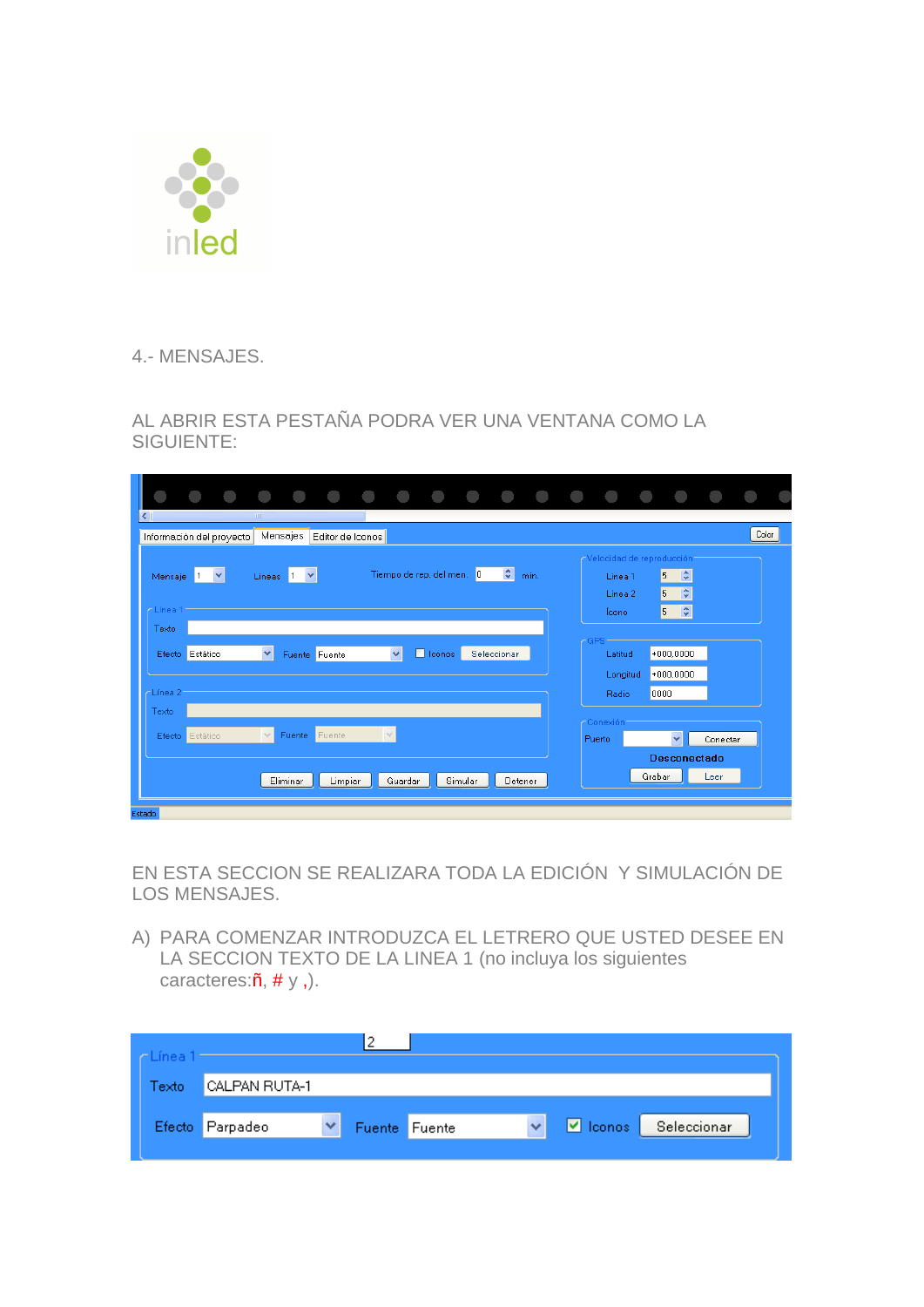

B) SI SU PANTALLA ES DE DOBLE LINEA PODRA SELECCIONAR EN LA ETIQUETA LINEAS EL NUMRO 1 O 2 PARA EDITA MENSAJES EN UNA O DOS LINEAS RESPECTIVAMENTE.



DESPUÉS DE SELECCIONAR LA OPCION DOBLE LINEA LA SECCION LINEA 2 SE HABILITA PARA QUE PUEDA INTRODUCIR EL TEXTO

NOTA: CUANDO EL MENSAJE ES A 1 LINEA SE PUEDEN ALMACENAR HASTA 220 CARACTERES. CUANDO ES A 2 LINEAS SOLO SE PUEDEN CAPTURAR 110 CARACTERES POR LINEA. EL PROGRAMA NO TIENE UN LIMITADOR DE CARACTERES POR LO QUE SI SU MENSAJE EXEDE LA CANTIDAD PERMITIDA CUANDO EL PROYECTO SEA TRANSFERIDO A LA PANTALLA ESE MENSAJE PODRIA MARCAR ERROR.

C) UNA VEZ QUE HAYA INGRESADO EL TEXTO DESEADO SELECCIONE EL EFECTO PARA CADA LINEA.

| Línea 1 |                                   |  |
|---------|-----------------------------------|--|
| Texto   | CALPAN RUTA-1                     |  |
| Efecto  | Parpadeo                          |  |
|         | Estático                          |  |
|         | Desplazamiento<br>inea 2-Parpadeo |  |
|         |                                   |  |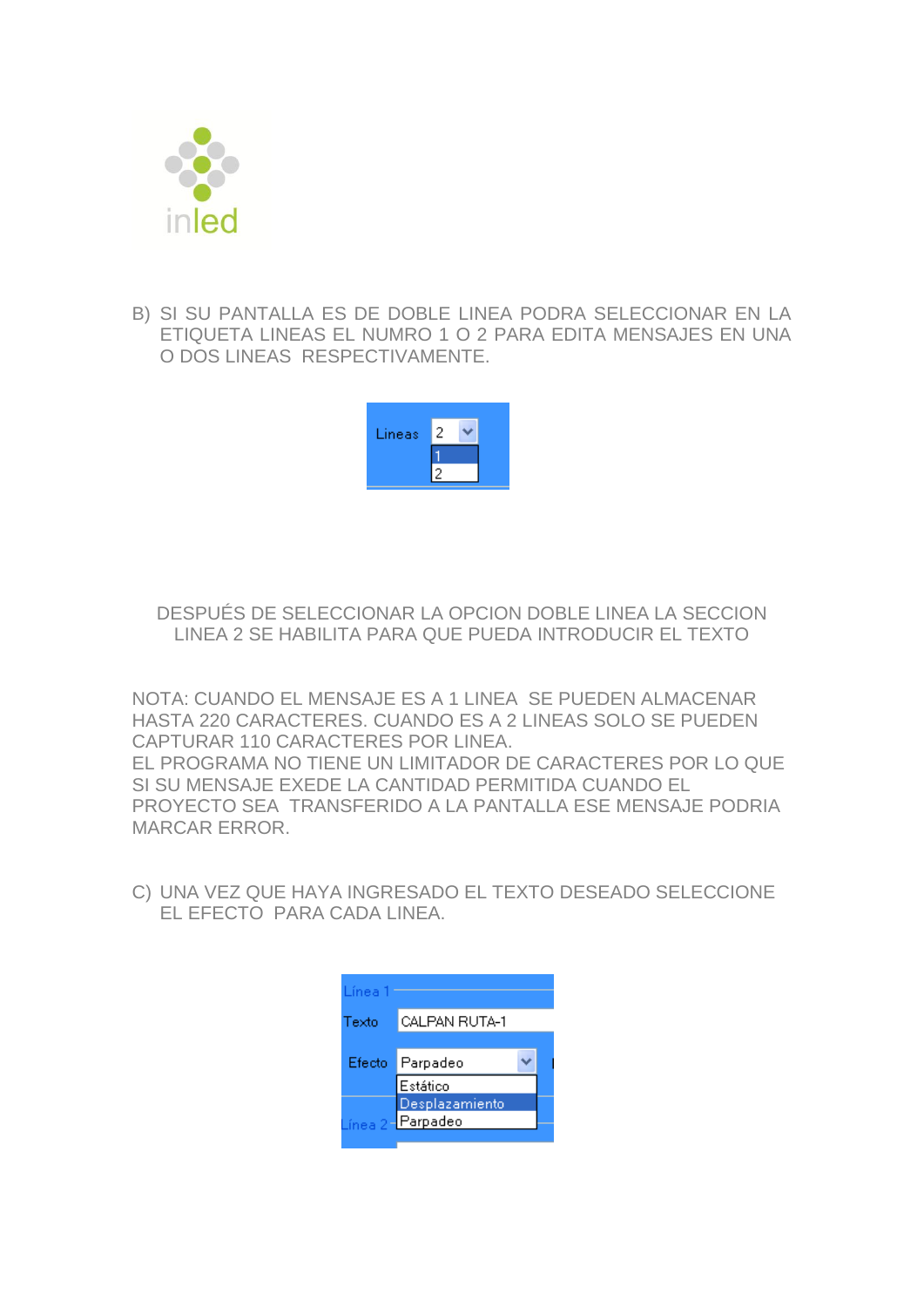

D) SI SU PANTALLA PUEDE MOSTRAR ICONOS PODRA SELECCIONAR-LO EN LA ETIQUETA ICONO.



PARA SELECCIONAR LOS ICONOS QUE DESEA INCORPORAR OPRIMA EL BOTON SELCCIONAR Y APARECERA EL CUADRO SIGUENTE:

| <b>IT Configuración de iconos</b><br>l - II - |           |         |  |  |  |  |  |  |
|-----------------------------------------------|-----------|---------|--|--|--|--|--|--|
| Icono 1                                       | Sin icono |         |  |  |  |  |  |  |
| Icono 2                                       | Sin icono |         |  |  |  |  |  |  |
| Icono 3                                       | Sin icono |         |  |  |  |  |  |  |
| Icono 4                                       | Sin icono |         |  |  |  |  |  |  |
|                                               |           |         |  |  |  |  |  |  |
|                                               | Cancelar  | Aceptar |  |  |  |  |  |  |

AL ACTIVAR EL ICONO PODRA SELECCIONAR UNO DE LA LISTA. UNA VEZ QUE HAYA SELECCIONADO EL ICONO 1 PODRA ACTIVAR EL SEGUNDO ASI HASTA 4 ICONOS.

UNA VEZ REALIZADA LA SELECCIÓN DE ICONOS OPRIMA ACEPTAR PARA SALIR.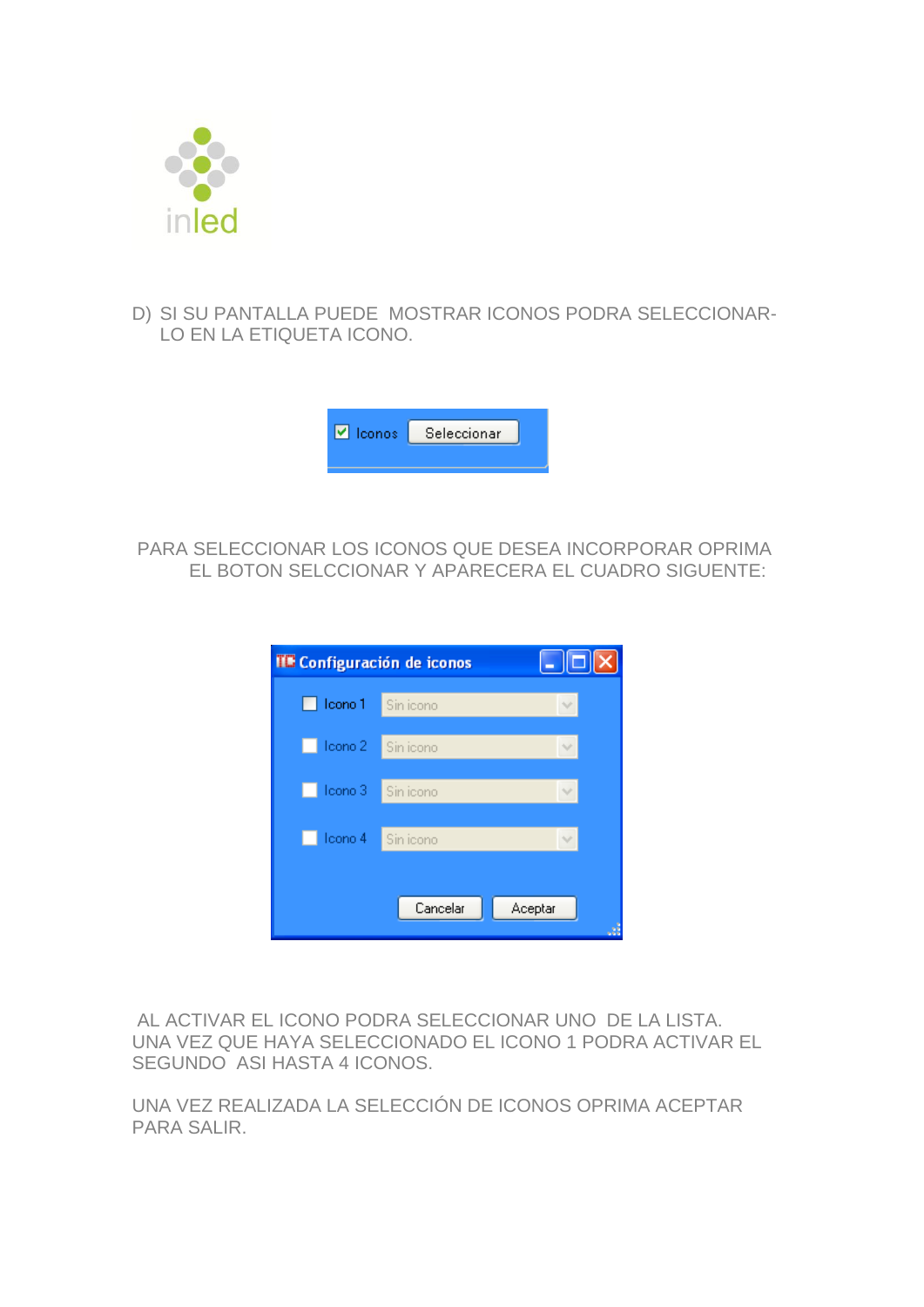

#### E) AGREGAR OTROS MENSAJES

PARA AGREGAR MENSAJES A SU PROYECTO VAYA A LA PARTE SUPERIROR Y SELECCIONE CONFIGURACIÓN, MENSAJES, AGREGAR MENSAJE.

SE PUEDEN AGREGAR HASTA 48 MENSAJES.



F) CONTROLES EN LA PARTE DE ABAJO PODRA ENCONTRAR 5 BOTONES



ELIMINAR:

SIRVE PARA BORRAR ESE NUM DE MENSAJE

LIMPIAR:

SIRVE PARA LIMPIAR LOS CAMBIOS QUE HAYA HECHO AL MENSAJE COMO EL TEXTO, ICONO PERO NO EL NUM DE MENSAJE.

GUARDAR:

SIRVE PARA GUARDAR EL MENSAJE ESTO DEBE SER HECHO ANTES DE CAMBIAR A OTRO MENSAJE.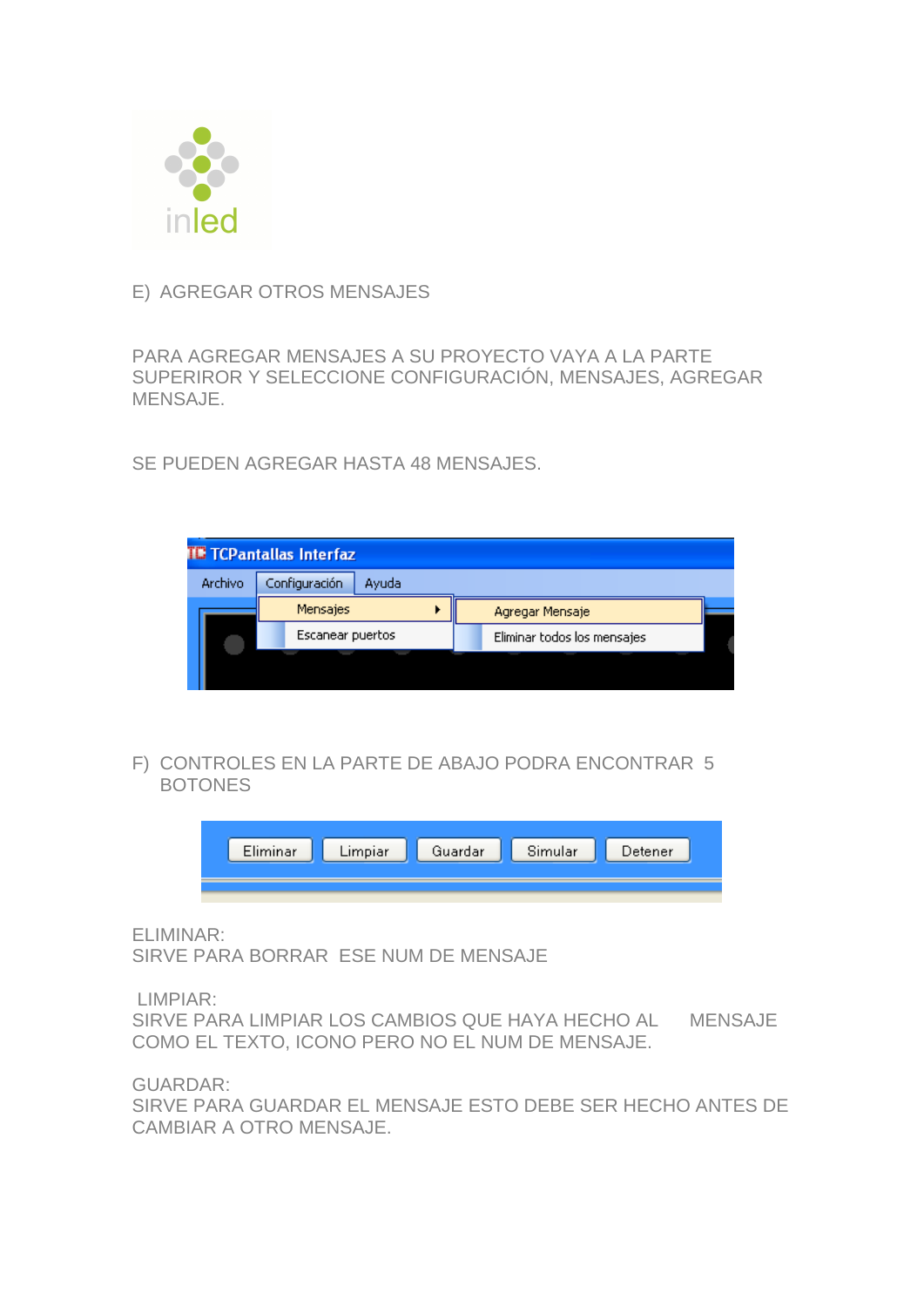

SIMULAR:

AL OPRIMIR ESTE BOTON PODRA VER EN LA SECCION DE SIMULACIÓN COMO SE EJECUTARA SU MENSAJE EN LA PANTALLA.

DETENER:

ESTE BOTON DETIENE LA SIMULACIÓN (ES RECOMENDABLE ANTES DE REALIZAR CAMBIOS O CAMBIAR A OTRO MENSAJE DETENER LA SIMULACIÓN).

G) SIMULACIÓN

 EL OBJETIVO DE ESTA OPCION ES DAR UNA IDEA DE CÓMO SE VERA EL MENSAJE EN LA PANTALLA.

CUANDO HAYA GUARDADO SU MENSAJE PODRA VER COMO ESTE SE COMPORTARA EN LA PANTALLA, PARA ESTO OPRIMA EL CONTROL SIMULAR DE LA PARTE BAJA DEL PROGRAMA. EN LA PARTE DE ARRIBA ENCONTRARA EL AREA DE VISUALIZACION DE LA SIMULACION, SI NO PUEDE VERLA PODRA ALEJARLA O ACERCARLA CON LOS BOTONES DE ZOOM QUE SE ENCUENTRAN ABAJO A LA DERECHA DE ESTE CUADRO; ASI COMO TAMBIEN CAMBIAR EL COLOR DE LOS LED PARA HACERLO MAS REAL.

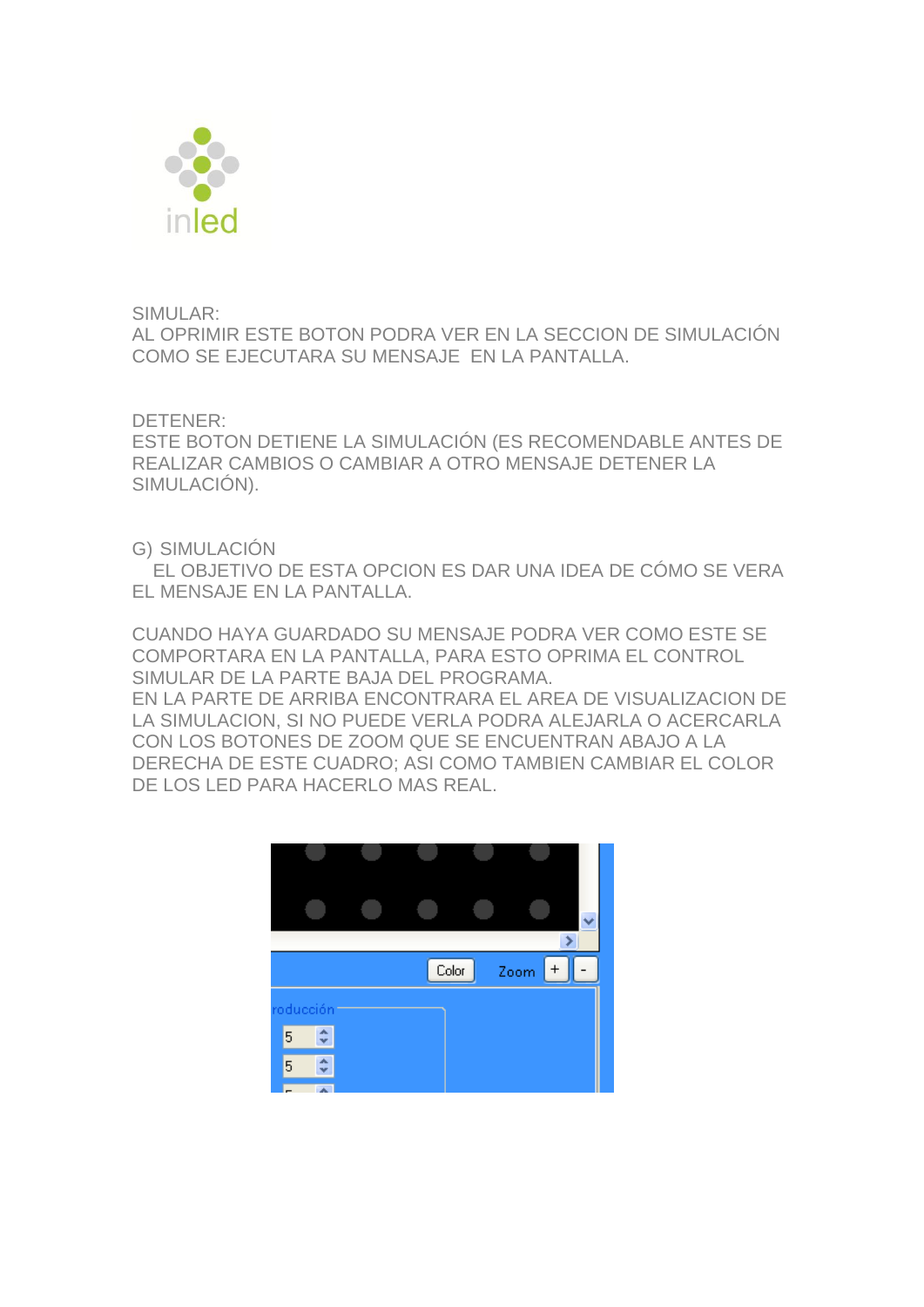

UNA VISTA DE COMO SE SIMULA LA PANTALLA.



SE PUEDE AJUSTAR LA VELOCIDAD DE LOS DISTINTOS ELEMENTOS DE LA IMAGEN COMO SON LA LINEA1, LINEA2, ICONO, A TRAVÉS DE LOS BOTONES VELOCOIDAD DE REPRODUCCIÓN.

| Línea 1<br>Línea 2.<br>fcono | $\mathord{\hspace{1pt}\text{--}\hspace{1pt}}$ Velocidad de reproducción $\mathord{\hspace{1pt}\text{--}\hspace{1pt}}$ |  |  |  |  |  |  |  |
|------------------------------|-----------------------------------------------------------------------------------------------------------------------|--|--|--|--|--|--|--|
|                              |                                                                                                                       |  |  |  |  |  |  |  |
|                              |                                                                                                                       |  |  |  |  |  |  |  |
|                              |                                                                                                                       |  |  |  |  |  |  |  |

SELECCIONE LAS VELOCIDADES ADECUADAS PARA SU MENSAJE.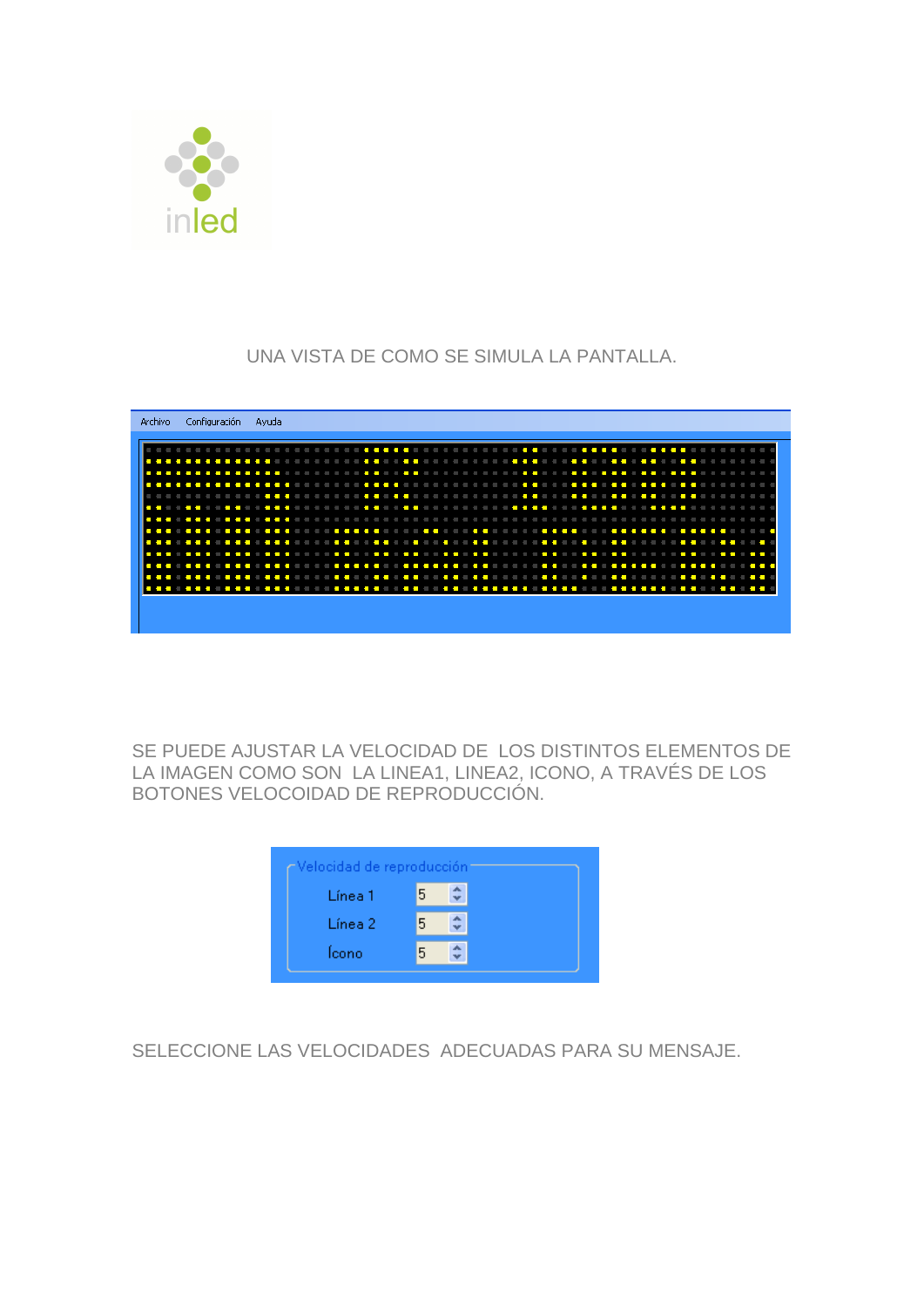

### H) EDICIÓN DE ICONOS

LA PESTAÑA DE EDICIÓN DE ICONO SE VERA DE LA SIGUIENTE FORMA:



EN LA PARTE PUNTEADA USTED PODRA DIBUJAR EL ICONO CON EL MAUSE, OPRIMIENDO BOTON IZQUIERDO DEL MAUSE PARA MARCAR Y BOTON DERECHO PARA BORRAR.

PARA ELIMINAR UN ICONO DE LA LISTA SELECCIÓNELO Y OPRIMA ELIMINAR (SOLO SE PUEDEN ELIMINAR LOS ICONOS QUE SE HAYAN CREADO POR EL USUARIO).

PARA GUARDAR UN ICONO OPROMA GUARDAR Y ASIGNE UNNOMBRE.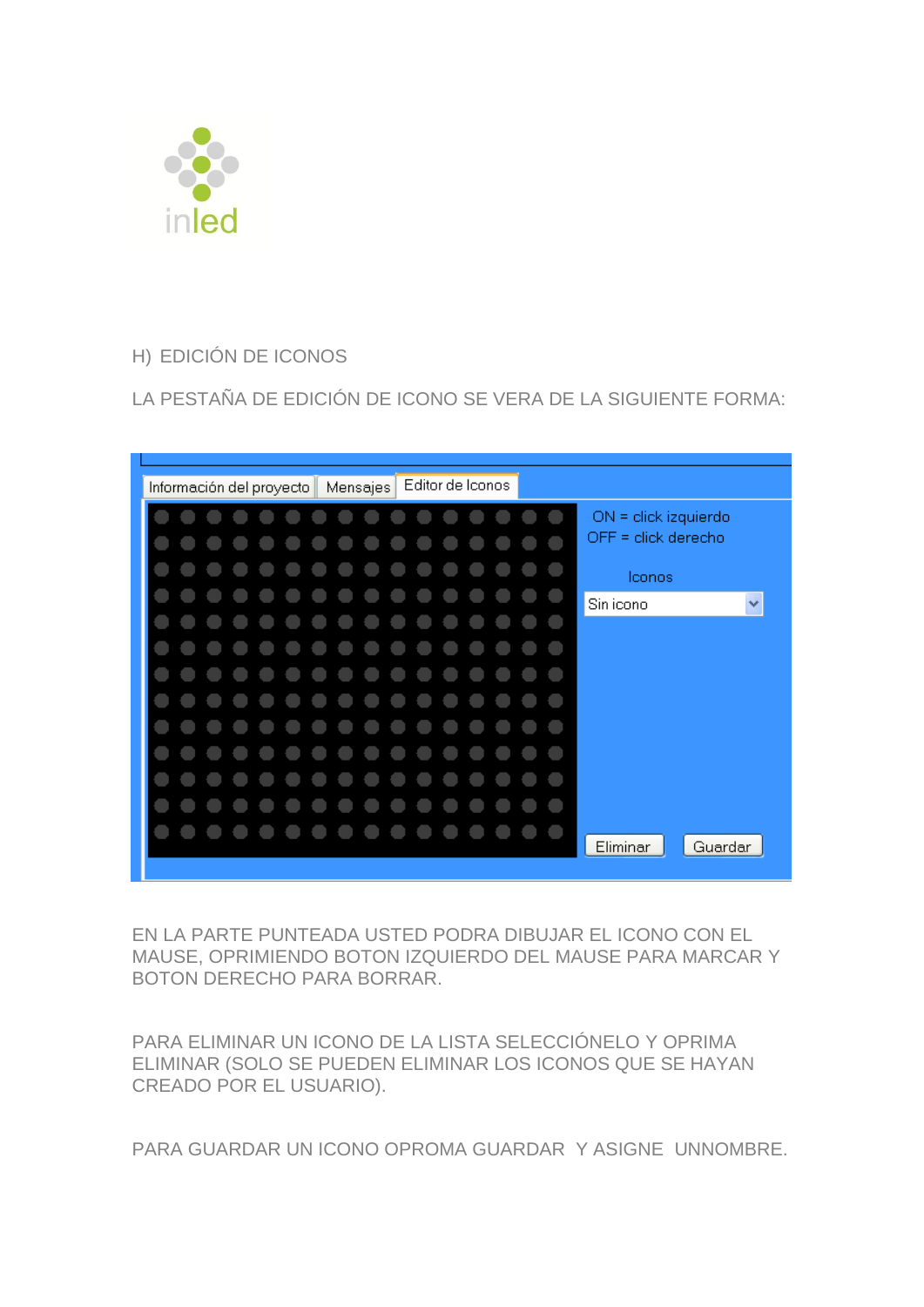

NOTA: NO LO GUARDE EN UN LUGAR DIFERENTE AL ESPECIFICADO POR QUE NO LO PODRA USAR EN SUS MENSAJES.

I) GUARDAR PROYECTO

UNA VEZ REALIZADA TODA LA EDICIÓN DE SUS MENSAJES E ICONOS ASEGURESE DE GUARDAR SU PROYECTO A TRAVÉS DE ARCHIVIO, GUARDAR COMO, PODRA GUARDARLO EN EL LUGAR QUE DESEE.



J) CONEXIÓN Y DESCARGA PUERTO SERIAL

EN LA SECCION MENSAJES SE ENCUENTRA UN CUADRO LLAMADO CONEXIÓN, ESTE LE PERMITE TRANSFERIR SU MENSAJE A LA PANTALLA

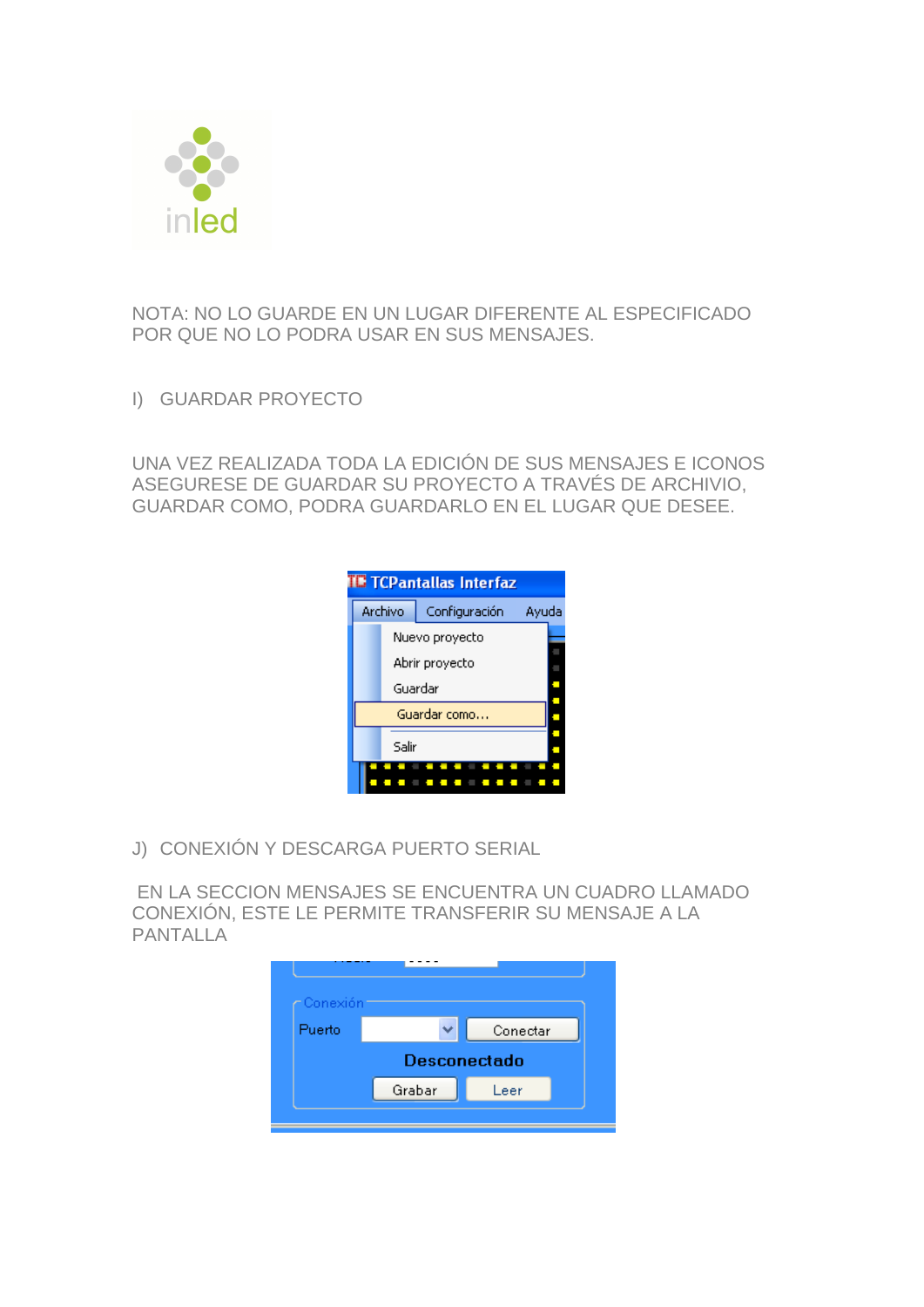

PARA LA DESCARGA DEL PROYECTO ES NECESARIO CONTAR CON UN PUERTO SERIAL (COM), SI ESTE NO ESTA DISPONIBLE NO PODRA REALIZAR LA DESCARGA, CABE SEÑALAR QUE LAS COMPUTADORAS PORTÁTILES YA NO CUENTAN CON ESTE PUERTO PERO ES POSIBLE AGREGAR UNO A TRAVÉS DE UN ADAPTADOR USB TO SERIAL QUE PUEDE ADQUIRIR EN TIENDAS DE COMPUTACIÓN O ELECTRÓNICA.

ABRA EL CUADRO PUERTO Y SELECIONE EL PUERTO DESEADO.



CONECTE ESTE PUERTO A SU PANTALLA CON EL ADAPTADOR SERIAL MINIDIN.

ENSEGUIDA OPRIMA CONECTAR.

PARA GRABAR UN MENSAJE OPRIMA GRABAR, SI EXISTIERAN MENSAJES USTED PODRA:

BORRARLOS AL GRABAR EL ACTUAL PROYECTO.

ANEXARLOS AL PROYECTO ACTUAL.

GUARDALOS EN OTRO PROYECTO.

SI EL PROYECTO SE DESCARGA CORRECTAMENTE EL PROGRAMA LO INDICARA CON UN CUADRO DE DIALOGO.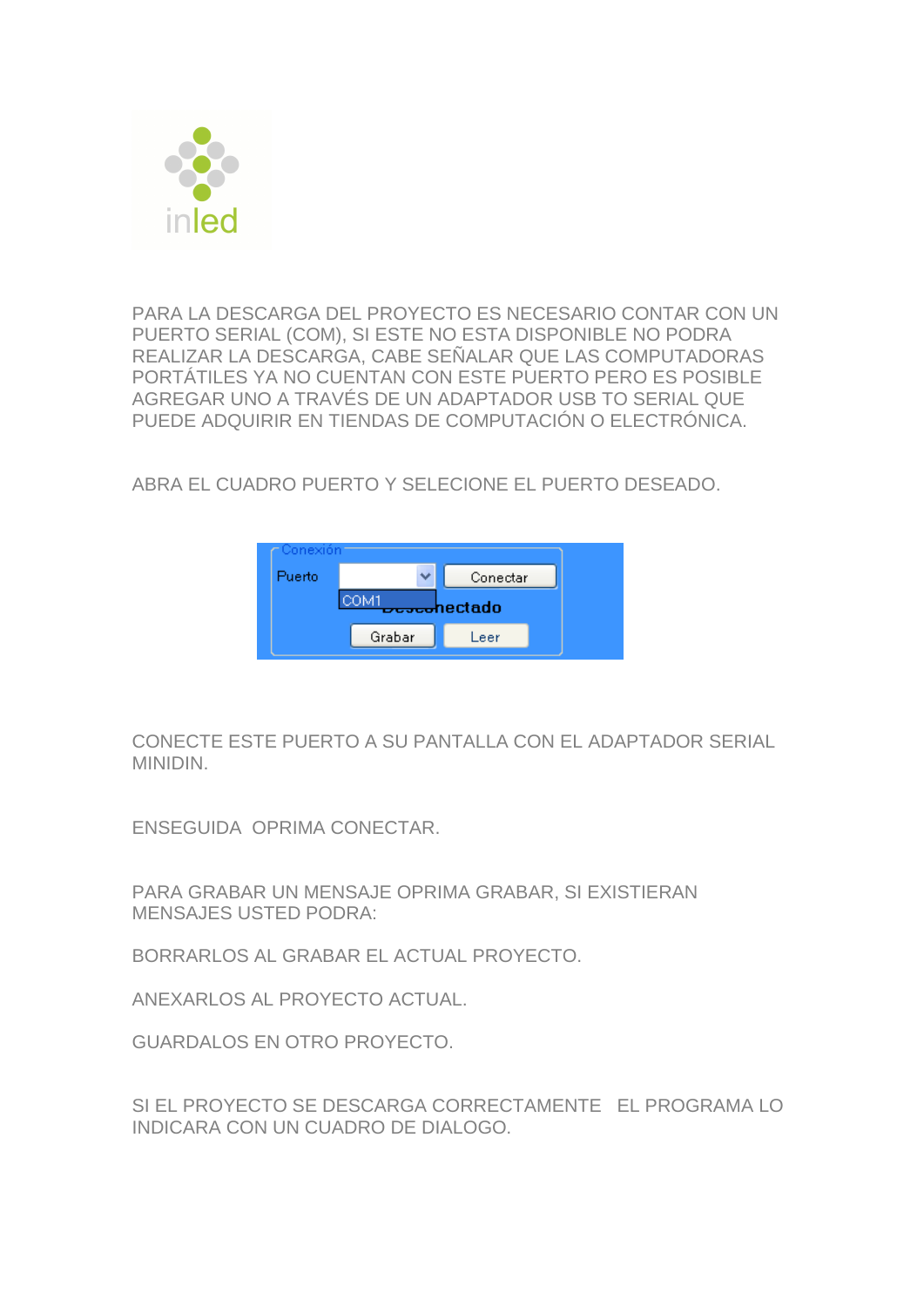

#### K) DESCARGA A TRAVÉS DE PENDRIVE (USB)

UNA VEZ REALIZADO EL PROYECTO GUARDELO EN LA UBICACIÓN DE SU PREFERENCIA… Fig.1,2,3







.





Fig.3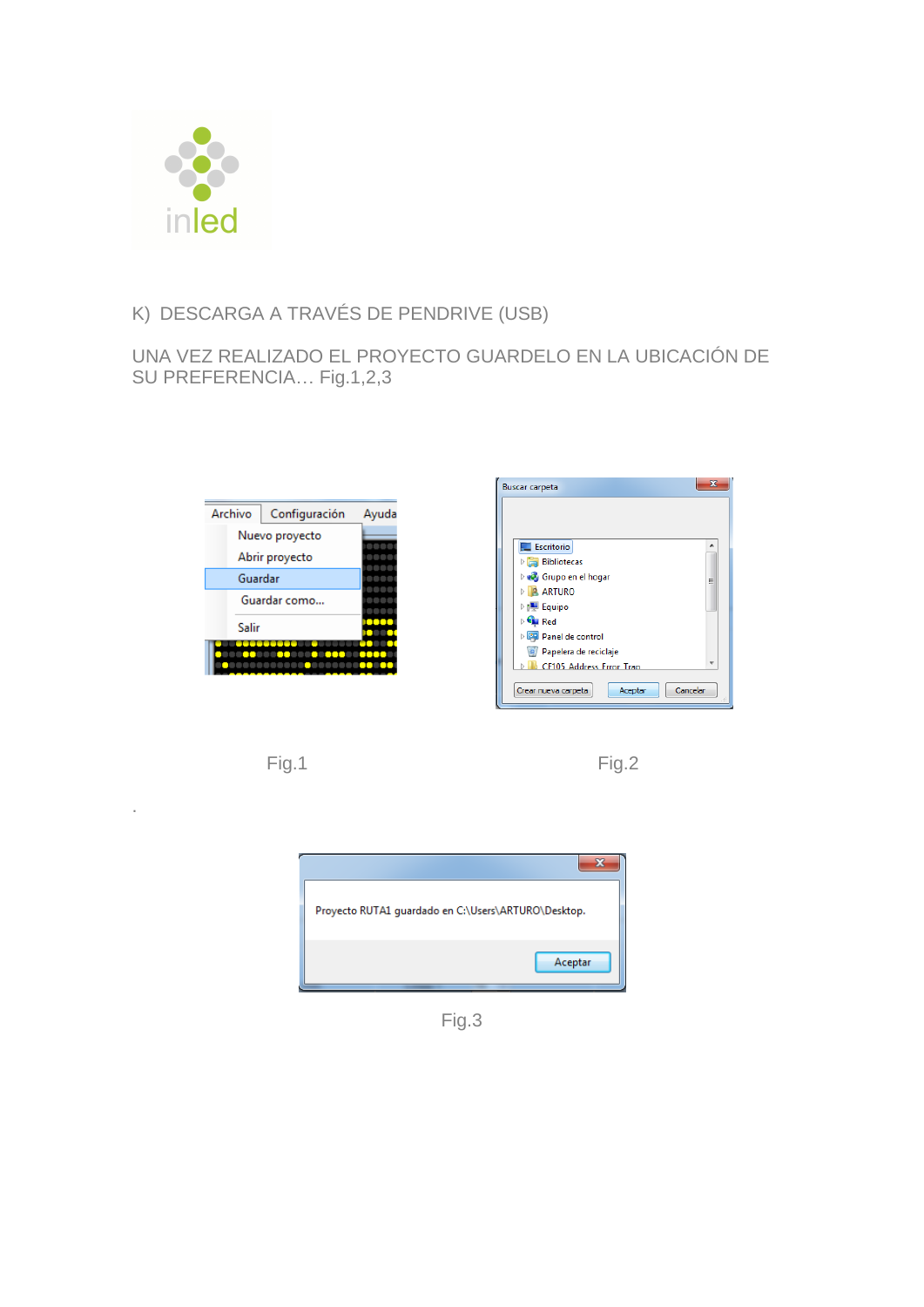

| Grabar       |    | Nueva carpeta<br>×                          |                        |   |                                   |        |  |
|--------------|----|---------------------------------------------|------------------------|---|-----------------------------------|--------|--|
| Nombre       |    |                                             | Fecha de modifica Tipo |   |                                   | Tamaño |  |
| <b>RUTA1</b> |    |                                             | 20/12/2011 01:05.      |   | <b>Archivo</b>                    | $1$ KB |  |
|              |    | <b>Abrir</b>                                |                        |   |                                   |        |  |
|              |    | Compartir con                               | ь                      |   |                                   |        |  |
|              | ΙQ | Analizar ficheros seleccionados con AntiVir |                        |   |                                   |        |  |
|              | €  | Añadir al archivo                           |                        |   |                                   |        |  |
|              | 建  | Añadir a "RUTA1.rar"                        |                        |   |                                   |        |  |
|              | 建  | Añadir y enviar por email                   |                        |   |                                   |        |  |
|              |    | Añadir a "RUTA1.rar" y enviar por email     |                        |   |                                   |        |  |
|              |    | <b>Restaurar versiones anteriores</b>       |                        |   |                                   |        |  |
|              |    | <b>Enviar a</b>                             | $\mathbf{r}$           |   | Carpeta comprimida (en zip)       |        |  |
|              |    | Cortar                                      |                        | a | Destinatario de correo            |        |  |
|              |    | Copiar                                      |                        | 匷 | Destinatario de fax               |        |  |
|              |    |                                             |                        | R | Documentos                        |        |  |
|              |    | Crear acceso directo                        |                        |   | Escritorio (crear acceso directo) |        |  |
|              |    | Eliminar                                    |                        | ᅽ | Unidad de DVD RW (D:)             |        |  |
|              |    | Cambiar nombre                              |                        |   | $EMR$ $(F2)$                      |        |  |
|              |    | Propiedades                                 |                        |   |                                   |        |  |

UNA VEZ GUARDADO, CÓPIELO AL PENDRIVE (USB)

|                                   | Nombre               |               | z                                                                                                                                                                                  | Fecha de modifica  | Tipo                |       |
|-----------------------------------|----------------------|---------------|------------------------------------------------------------------------------------------------------------------------------------------------------------------------------------|--------------------|---------------------|-------|
|                                   |                      |               | drive sound hiporace                                                                                                                                                               | 14/12/2011 03:31   | Carpeta de          |       |
|                                   | duck hunt            |               |                                                                                                                                                                                    | 07/12/2011 11:55 a | Carpeta de          |       |
|                                   | Inova                |               |                                                                                                                                                                                    | 02/12/2011 09:07 a | Carpeta de          |       |
|                                   | 四门<br>DEBUG.DOC      |               |                                                                                                                                                                                    |                    | Document            |       |
|                                   | DIAGRAMA.doc         |               |                                                                                                                                                                                    | 14/12/2011 05:52   | Document            |       |
|                                   | <b>RUTA1</b>         |               |                                                                                                                                                                                    | 20/12/2011 01:05   | Archivo             |       |
|                                   | <b>Full</b> Tour     | a<br>≘.<br>€. | <b>Abrir</b><br>Analizar ficheros seleccionados con AntiVir<br>Añadir al archivo<br>■ Añadir a "RUTA1.rar"<br>Añadir y enviar por email<br>Añadir a "RUTA1.rar" y enviar por email |                    | <b>GOM Med</b>      |       |
|                                   |                      |               | Enviar a                                                                                                                                                                           | Þ                  |                     |       |
|                                   |                      |               | Cortar<br>Copiar                                                                                                                                                                   |                    |                     |       |
|                                   |                      |               | Crear acceso directo<br>Eliminar                                                                                                                                                   |                    |                     |       |
|                                   |                      |               | Cambiar nombre                                                                                                                                                                     |                    |                     |       |
|                                   |                      |               | Propiedades                                                                                                                                                                        |                    |                     |       |
|                                   |                      |               |                                                                                                                                                                                    |                    |                     |       |
| Nombre                            |                      |               |                                                                                                                                                                                    | Fecha de modifica  | Tipo                | Tamañ |
|                                   | drive sound hiporace |               |                                                                                                                                                                                    | 14/12/2011 03:31   | Carpeta de archivos |       |
| duck hunt                         |                      |               |                                                                                                                                                                                    | 07/12/2011 11:55 a | Carpeta de archivos |       |
| Inova                             |                      |               |                                                                                                                                                                                    | 02/12/2011 09:07 a | Carpeta de archivos |       |
| DEBUG.DOC                         |                      |               |                                                                                                                                                                                    |                    | Documento de Mi     |       |
|                                   |                      |               |                                                                                                                                                                                    |                    |                     |       |
| DIAGRAMA.doc                      |                      |               |                                                                                                                                                                                    | 14/12/2011 05:52   | Documento de Mi     |       |
| inled                             |                      |               |                                                                                                                                                                                    | 20/12/2011 01:05   | Archivo             |       |
| Tour de France 2011 - Tribute.flv |                      |               |                                                                                                                                                                                    | 19/12/2011 10:32   | GOM Media files(    | 54.7  |

DESPUES DE TRANSFERIDO CAMBIE EL NOMBRE DEL ARCHIVO POR: inled NOTA: ESTRICTAMENTE CON MINÚSCULAS Y SIN NINGÚN OTRO CARÁCTER.